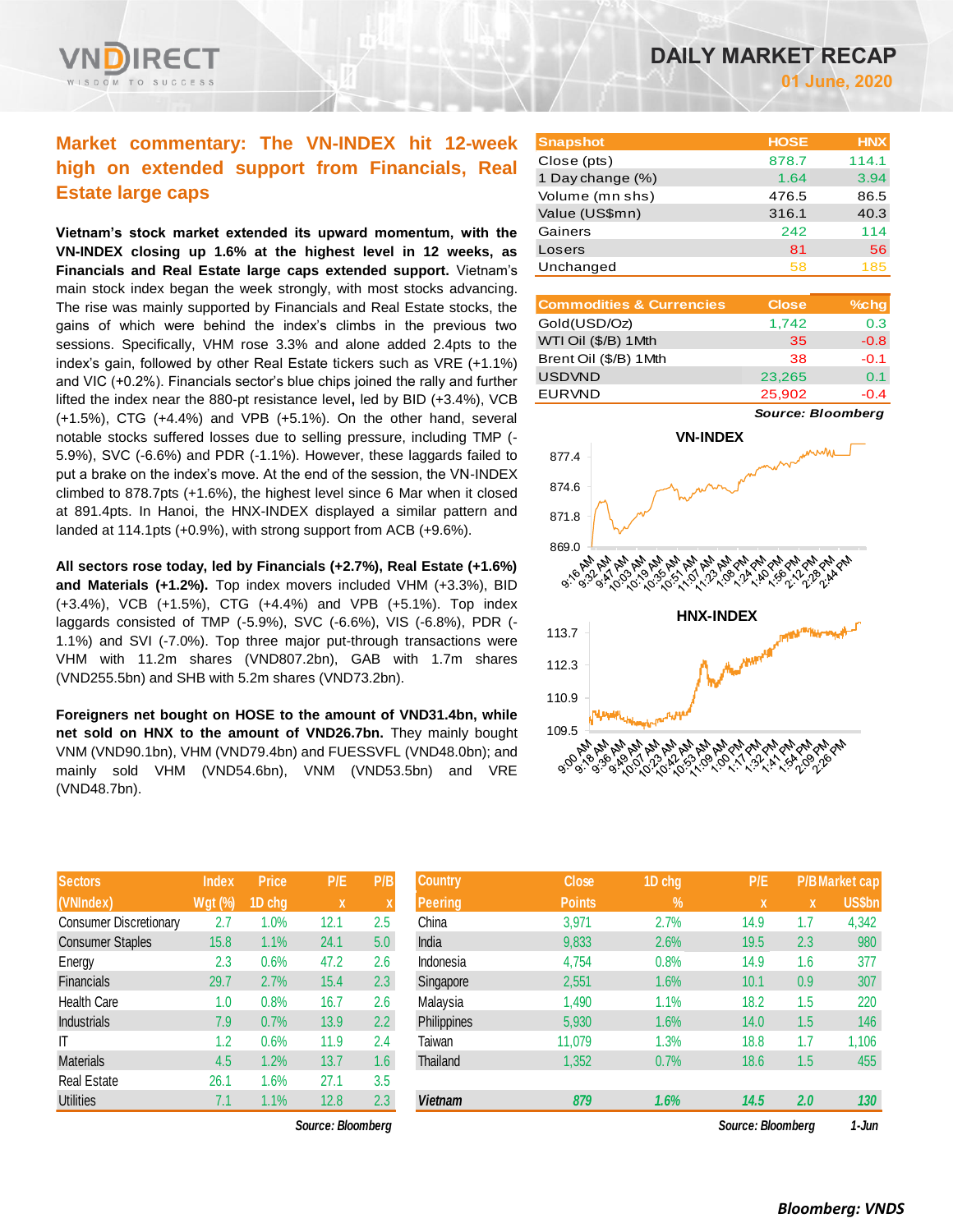

## **Market News**

**Oil steadies with demand risks offset by report on OPEC+ cuts.** Oil steadied after a fifth weekly gain as investors weighed the demand threats from unrest in the U.S. and deteriorating relations between Washington and Beijing against signs that OPEC+ may extend supply cuts. Futures in New York edged lower toward US\$35 a barrel after swinging between gains and losses earlier. OPEC and its allies will discuss prolonging production curbs by one to three months, according to a delegate, as the cartel considers bringing forward its next meeting a few days to June 4. The current agreement calls for the output cuts to ease from July. Crude surged a record 88% in May driven by the OPEC+ deal, involuntary production cuts in the U.S. and a return of demand in China. However, prices are still well below where they were at the beginning of the year and without additional reductions in supply, the rebound in consumption will need to show a sustained improvement for oil to keep rallying. West Texas Intermediate for July delivery declined 0.3% to US\$35.40 a barrel on the New York Mercantile Exchange as of 7:18 a.m. in London after rising 5.3% on Friday. Brent for August delivery fell 0.3% to US\$37.74 a barrel on the ICE Futures Europe exchange. The prospect of an extension of curbs by OPEC+ comes amid indications the alliance is closely following April's agreement. The coalition - which includes OPEC's 13 members plus another 10 exporters - has achieved 92% compliance, according to an estimate by data intelligence firm Kpler. *(Bloomberg)*

**Vietnam's garment exports forecast to plummet due to lack of orders.** Vietnam's garment and textile exports in the first four months fell 10% yoy to US\$10.63bn and could fall much further as buyers cancelled orders due to COVID-19, according to the Vietnam Textile and Apparel Association (Vitas). In April alone, exports of Vietnamese garment and textile products saw a month-on-month decline of 20% to US\$2.3bn, the association's statistics revealed. According to the Vietnam National Textile and Garment Group (Vinatex), the domestic textile and garment industry could lose up to 50% of orders in May. Meanwhile, the recovery of supply amid falling demand might lead to a 20% reduction in prices worldwide, it said. For Vinatex, in the second quarter, the group will continue to produce face masks and medical protective clothes to meet high demand in foreign markets while ensuring stable operation to catch up with customers' demand once the market shows signs of recovery. The group also predicted that textile and garment exports will rebound in the third and fourth quarters with low-cost products accounting for the lion's share of turnover. *(Vietnamnet.vn)*

# **Notable Corporate Events**

**Dat Xanh Group JSC (DXG VN HOSE) – 2020 business targets**: DXG has projected net revenue and net profit for 2020F are VND4,900bn (-16% yoy) and VND1,034bn (-15% yoy), based on the targets approved at the company's recent AGM meeting*. (Vietstock.vn)*

*<to be continued>*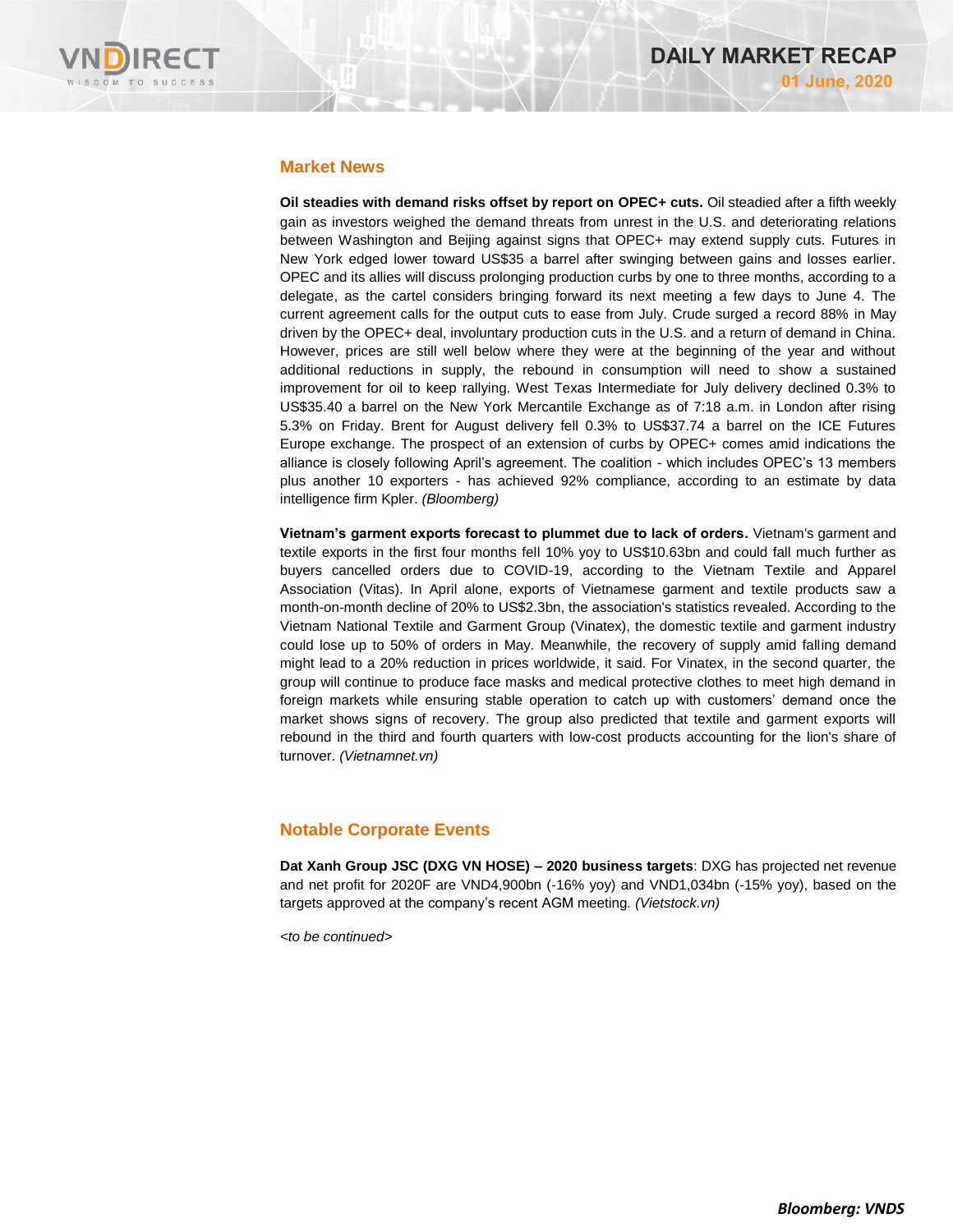## VI **RECT** WISDOM TO SUCCESS

# **DAILY MARKET RECAP 01 June, 2020**

# **COVERAGE SUMMARY**

|               |                    | <b>Adjusted target</b> |                       |               |                       |                      |
|---------------|--------------------|------------------------|-----------------------|---------------|-----------------------|----------------------|
| <b>Ticker</b> | <b>Close price</b> |                        | <b>Dividend yield</b> | <b>Upside</b> | <b>Recom-endation</b> | <b>Latest report</b> |
|               |                    | price                  |                       |               |                       |                      |
| PC1           | 17,600             | 17,200                 | 0.0%                  | $-2.3%$       | <b>HOLD</b>           | Link                 |
| <b>LPB</b>    | 8,000              | 10,000                 | 0.0%                  | 25.0%         | ADD                   | Link                 |
| NLG           | 23,550             | 39,600                 | 3.1%                  | 71.2%         | ADD                   | Link                 |
| <b>ACV</b>    | 59,400             | 105,000                | 0.0%                  | 76.8%         | <b>ADD</b>            | Link                 |
| <b>DPM</b>    | 15,050             | 15,800                 | 8.9%                  | 13.9%         | <b>ADD</b>            | Link                 |
| QNS           | 26,100             | 44,300                 | 2.7%                  | 72.4%         | ADD                   | Link                 |
| <b>LTG</b>    | 21,200             | 27,300                 | 9.0%                  | 37.8%         | <b>ADD</b>            | $Link$               |
| VCB           | 86,500             | 86,200                 | 1.2%                  | 0.8%          | <b>HOLD</b>           | Link                 |
| <b>MBB</b>    | 17,850             | 26,200                 | 5.5%                  | 52.3%         | ADD                   | $Link$               |
| <b>VPB</b>    | 24,550             | 21,200                 | 0.0%                  | $-13.6%$      | <b>HOLD</b>           | Link                 |
| <b>TCM</b>    | 18,000             | 28,200                 | 3.1%                  | 59.8%         | <b>ADD</b>            | Link                 |
| <b>HPG</b>    | 27,650             | 32,800                 | 2.2%                  | 20.9%         | ADD                   | Link                 |
| <b>PVT</b>    | 10,950             | 18,100                 | 15.0%                 | 80.3%         | <b>ADD</b>            | Link                 |
| <b>STK</b>    | 17,250             | 22,400                 | 8.8%                  | 38.7%         | ADD                   | Link                 |
| <b>AAA</b>    | 12,650             | 25,300                 | 19.4%                 | 119.4%        | ADD                   | $Link$               |
| <b>PNJ</b>    | 63,900             | 78,800                 | 2.8%                  | 26.2%         | <b>ADD</b>            | Link                 |
| KDH           | 22,250             | 28,300                 | 2.6%                  | 29.8%         | <b>ADD</b>            | Link                 |
| <b>DCM</b>    | 8,510              | 8,900                  | 11.6%                 | 16.2%         | ADD                   | Link                 |
| <b>VTP</b>    | 134,900            | 111,000                | 1.8%                  | $-15.9%$      | <b>REDUCE</b>         | Link                 |
| ACB           | 25,100             | 28,500                 | 2.8%                  | 16.3%         | ADD                   | Link                 |
| GAS           | 75,300             | 61,800                 | 4.2%                  | $-13.7%$      | <b>REDUCE</b>         | Link                 |
| <b>PVS</b>    | 12,800             | 16,500                 | 7.6%                  | 36.6%         | ADD                   | Link                 |
| <b>PVD</b>    | 10,900             | 16,500                 | 0.0%                  | 51.4%         | ADD                   | $Link$               |
| <b>MSH</b>    | 35,800             | 51,600                 | 11.8%                 | 56.0%         | ADD                   | Link                 |
| <b>MWG</b>    | 86,000             | 139,900                | 3.4%                  | 66.0%         | ADD                   | $Link$               |
| POW           | 10,450             | 16,700                 | 0.0%                  | 59.8%         | ADD                   | Link                 |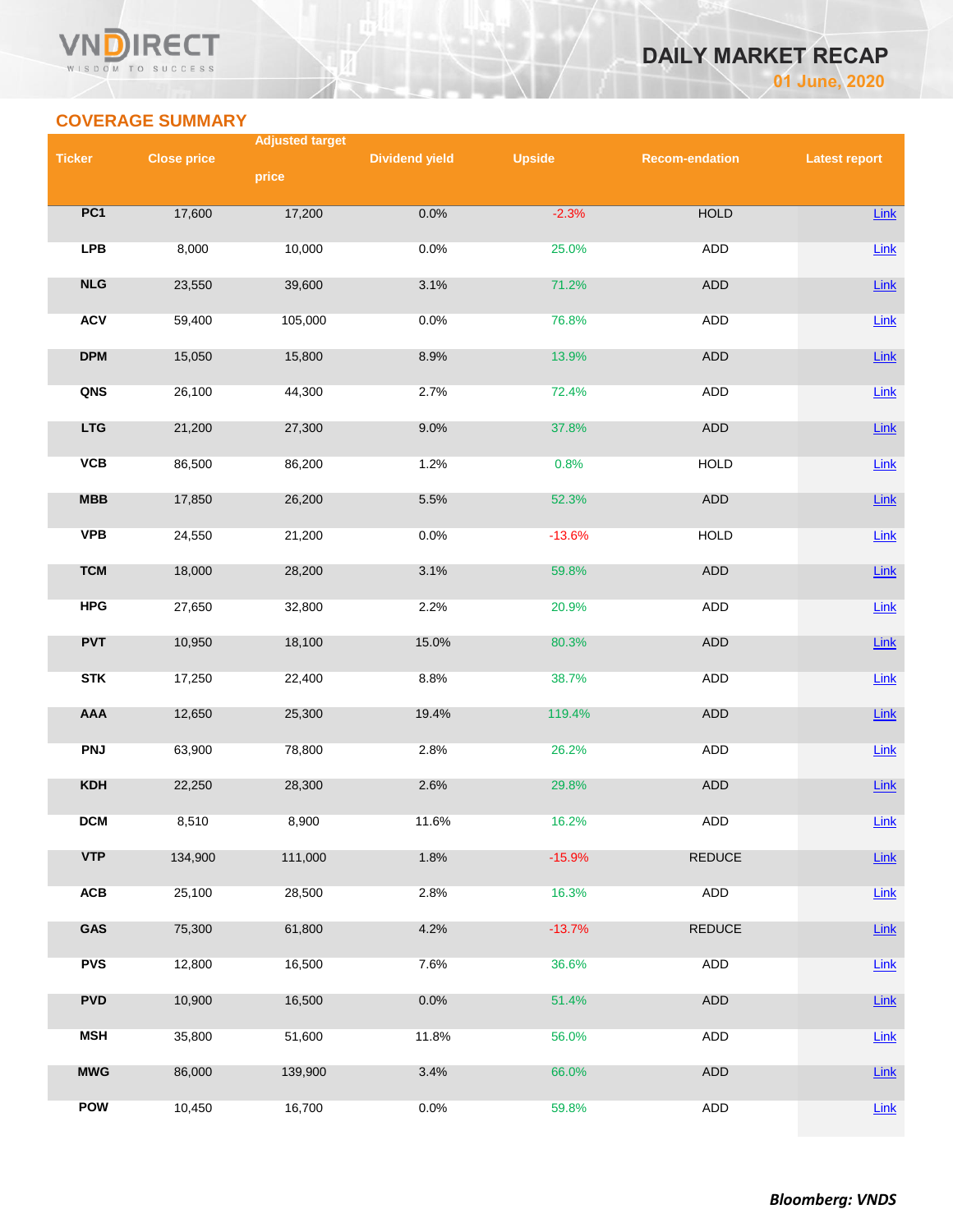

# **DAILY MARKET RECAP**

**01 June, 2020**

|               |                    | <b>Adjusted target</b> |                       |               |                       |                      |
|---------------|--------------------|------------------------|-----------------------|---------------|-----------------------|----------------------|
| <b>Ticker</b> | <b>Close price</b> |                        | <b>Dividend yield</b> | <b>Upside</b> | <b>Recom-endation</b> | <b>Latest report</b> |
|               |                    | price                  |                       |               |                       |                      |
|               |                    |                        |                       |               |                       |                      |
| <b>TCB</b>    | 21,300             | 27,400                 | 0.0%                  | 28.6%         | <b>ADD</b>            | Link                 |
|               |                    |                        |                       |               |                       |                      |
| <b>PPC</b>    | 24,500             | 27,879                 | 11.6%                 | 25.4%         | ADD                   | $Link$               |
|               |                    |                        |                       |               |                       |                      |
| <b>VIB</b>    | 16,900             | 21,200                 | 3.5%                  | 29.0%         | ADD                   | $Link$               |
|               |                    |                        |                       |               |                       |                      |
| <b>KBC</b>    | 14,600             | 17,500                 | 0.0%                  | 19.9%         | ADD                   | $Link$               |
|               |                    |                        |                       |               |                       |                      |
| <b>VNM</b>    | 116,100            | 131,000                | 5.4%                  | 18.2%         | <b>ADD</b>            | $Link$               |
|               |                    |                        |                       |               |                       |                      |
| <b>VHM</b>    | 79,100             | 104,300                | 1.5%                  | 33.3%         | ADD                   | $Link$               |
|               |                    |                        |                       |               |                       |                      |
| <b>VJC</b>    | 113,300            | 142,200                | 2.8%                  | 28.3%         | <b>ADD</b>            | $Link$               |
|               |                    |                        |                       |               |                       |                      |
| <b>VHC</b>    | 33,950             | 39,700                 | 3.6%                  | 20.6%         | <b>ADD</b>            | Link                 |
|               |                    |                        |                       |               |                       |                      |
| <b>VRE</b>    | 27,800             | 42,600                 | 0.0%                  | 53.2%         | <b>ADD</b>            | $Link$               |
|               |                    |                        |                       |               |                       |                      |
| <b>GMD</b>    | 19,700             | 29,500                 | 0.0%                  | 49.7%         | ADD                   | Link                 |
|               |                    |                        |                       |               |                       |                      |
| <b>DBC</b>    | 44,150             | 35,500                 | 1.4%                  | $-18.2%$      | <b>HOLD</b>           | $Link$               |
|               |                    |                        |                       |               |                       |                      |
| <b>FPT</b>    | 48,300             | 64,348                 | 4.8%                  | 38.0%         | ADD                   | Link                 |
|               |                    |                        |                       |               |                       |                      |
| <b>MML</b>    | 54,000             | 73,700                 | 0.0%                  | 36.5%         | <b>ADD</b>            | $Link$               |
|               |                    |                        |                       |               |                       |                      |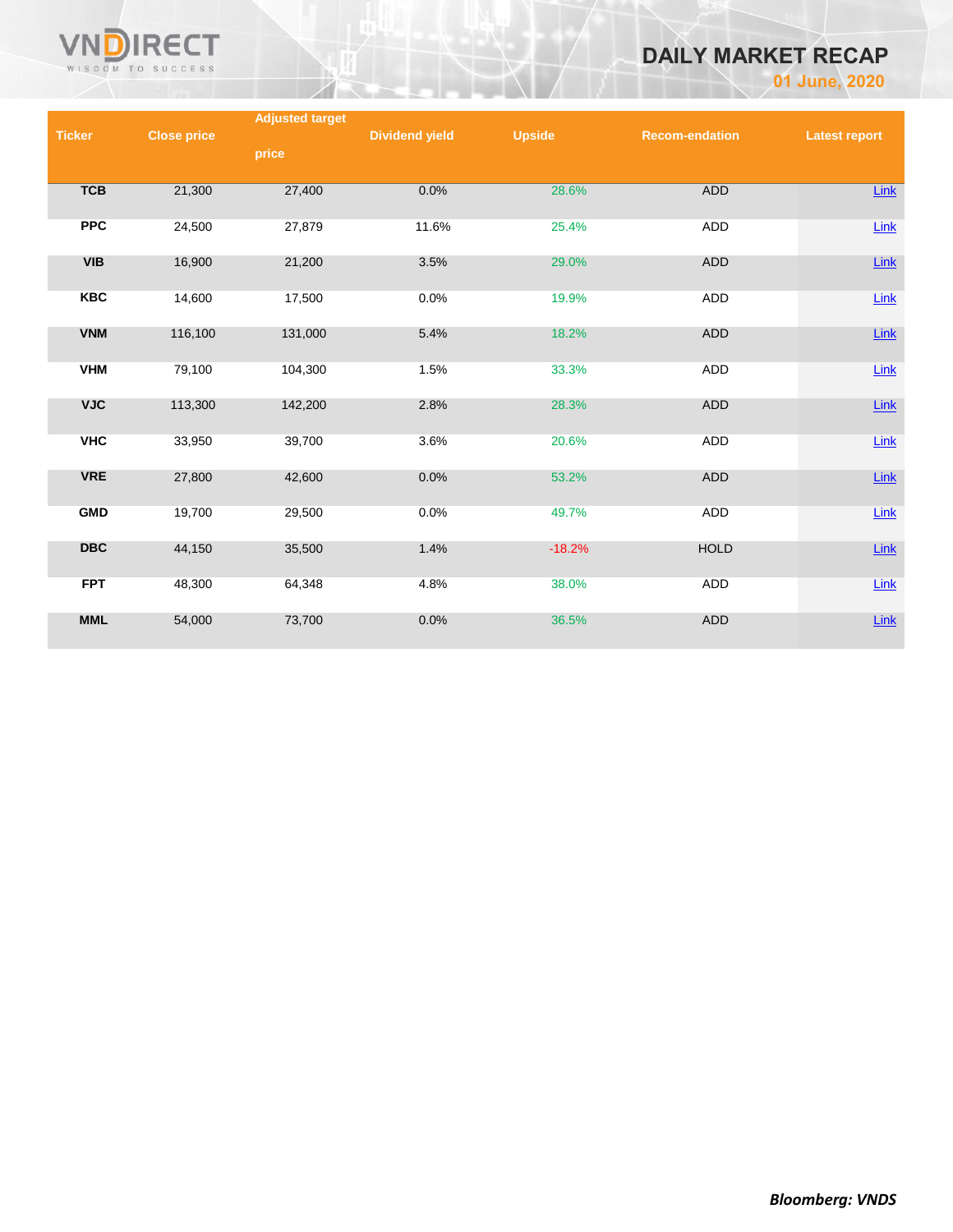# **MARKET MOVEMENTS**

WISDOM TO SUCCESS

ECT

| <b>HOSE</b>        |              |     |      |         |              |  |  |  |  |  |  |
|--------------------|--------------|-----|------|---------|--------------|--|--|--|--|--|--|
| <b>Top gainers</b> |              |     |      |         | <b>VND</b>   |  |  |  |  |  |  |
| <b>Ticker</b>      | Last         | Cha | %chq | Vol.    | <b>Index</b> |  |  |  |  |  |  |
|                    | <b>Price</b> |     |      |         | impact       |  |  |  |  |  |  |
| <b>JVC</b>         | 3,060        | 200 | 6.99 | 2.52MLN | 0.006        |  |  |  |  |  |  |
| <b>SFG</b>         | 5,970        | 390 | 6.99 | 133,660 | 0.005        |  |  |  |  |  |  |
| <b>SGT</b>         | 4.440        | 290 | 6.99 | 34,160  | 0.006        |  |  |  |  |  |  |
| IDI                | 4,450        | 290 | 6.97 | 2.44MLN | 0.019        |  |  |  |  |  |  |
| <b>EVG</b>         | 3,230        | 210 | 6.95 | 846,460 | 0.004        |  |  |  |  |  |  |

| <b>VND</b><br><b>Top losers</b> |              |     |         |         |        | Top losers |              |       |          |       | <b>VND</b> |
|---------------------------------|--------------|-----|---------|---------|--------|------------|--------------|-------|----------|-------|------------|
| <b>Ticker</b>                   | Last         | Chg | %chq    | Vol.    | Index  | Ticker     | Last         | Chg   | $%$ chg  | Vol.  | Index      |
|                                 | <b>Price</b> |     |         |         | impact |            | <b>Price</b> |       |          |       | impact     |
| <b>TCR</b>                      | 2.540        | 120 | $-6.96$ | 620     | 0.000  | BST        | 13.500       | 1.200 | $-10.00$ | 1.700 | $-0.001$   |
| <b>VAF</b>                      | 6,830        | 470 | $-6.95$ | 20      | 0.005  | LCS        | 1,800        | 100   | $-10.00$ | 1.900 | $-0.001$   |
| <b>DHM</b>                      | 7.250        |     | $-6.93$ | 437.140 | 0.000  | <b>NBP</b> | 10.800       | 0     | $-10.00$ | 5,000 | $-0.002$   |
| <b>BTT</b>                      | 37,300       | 100 | $-6.75$ | 510     | 0.000  | <b>PBP</b> | 6,300        | 600   | $-10.00$ | 200   | $-0.001$   |
| <b>HAS</b>                      | 7.140        | 260 | $-6.67$ | 2.470   | 0.001  | PGT        | 3.800        | 300   | $-9.52$  | 300   | $-0.002$   |

| <b>VND</b><br><b>Top index movers</b> |              |       |         |         |              |  |  |  |  |  |  |
|---------------------------------------|--------------|-------|---------|---------|--------------|--|--|--|--|--|--|
| <b>Ticker</b>                         | Last         | Cha   | $%$ chq | Vol.    | <b>Index</b> |  |  |  |  |  |  |
|                                       | <b>Price</b> |       |         |         | impact       |  |  |  |  |  |  |
| <b>VHM</b>                            | 79,100       | 2,500 | 3.26    | 3.25MLN | 2.394        |  |  |  |  |  |  |
| <b>BID</b>                            | 41,450       | 1,350 | 3.37    | 1.10MLN | 1.552        |  |  |  |  |  |  |
| <b>VCB</b>                            | 86,500       | 1,300 | 1.53    | 725.310 | 1.378        |  |  |  |  |  |  |
| <b>CTG</b>                            | 23,500       | 1,000 | 4.44    | 7.12MLN | 1.064        |  |  |  |  |  |  |
| <b>VPB</b>                            | 24,550       | 1,200 | 5.14    | 8.95MLN | 0.843        |  |  |  |  |  |  |

|               | <b>VND</b><br><b>Top index laggers</b> |          |         |         |          |            | <b>VND</b><br>Top index laggers |          |         |         |          |  |
|---------------|----------------------------------------|----------|---------|---------|----------|------------|---------------------------------|----------|---------|---------|----------|--|
| <b>Ticker</b> | Last                                   | Chg      | $%$ chg | Vol.    | Index    | Ticker     | Last                            | Chg      | $%$ chg | Vol.    | Index    |  |
|               | <b>Price</b>                           |          |         |         | impact   |            | <b>Price</b>                    |          |         |         | impact   |  |
| <b>TMP</b>    | 35.100                                 | $-2.200$ | $-5.90$ | 880     | $-0.044$ | <b>TVC</b> | 32,000                          | $-1.800$ | $-5.33$ | 570.600 | $-0.058$ |  |
| <b>SVC</b>    | 66,300                                 | $-4.700$ | $-6.62$ | 30      | $-0.034$ | <b>NVB</b> | 8,100                           | $-100$   | $-1.22$ | 1.47MLN | $-0.039$ |  |
| VIS           | 19.100                                 | $-1.400$ | $-6.83$ | 90      | $-0.030$ | S99        | 7.600                           | -400     | $-5.00$ | 100     | $-0.019$ |  |
| <b>PDR</b>    | 27,200                                 | $-300$   | $-1.09$ | 1.04MLN | $-0.028$ | <b>TAR</b> | 22,800                          | $-700$   | $-2.98$ | 597.000 | $-0.014$ |  |
| <b>SVI</b>    | 74.900                                 | $-5.600$ | $-6.96$ | 960     | $-0.021$ | <b>MBG</b> | 6,000                           | $-300$   | -4.76   | 1.51MLN | $-0.013$ |  |

| <b>VND</b><br><b>Top liquidity</b> |              |        |         |         |          | <b>Top liquidity</b> |              |       |         |                   | <b>VND</b>   |
|------------------------------------|--------------|--------|---------|---------|----------|----------------------|--------------|-------|---------|-------------------|--------------|
| Ticker                             | Last         | Chg    | $%$ chg | Val.    | Index    | Ticker               | Last         | Chg   | $%$ chg | Val.              | <b>Index</b> |
|                                    | <b>Price</b> |        |         | (VNDbn) | impact   |                      | <b>Price</b> |       |         | (VNDbn)           | impact       |
| MBB                                | 17,850       | 650    | 3.78    | 303     | 0.453    | <b>ACB</b>           | 25,100       | 2,200 | 9.61    | 339               | 3.494        |
| <b>ROS</b>                         | 3,400        | $-100$ | $-2.86$ | 277     | $-0.016$ | <b>SHB</b>           | 14,100       | 100   | 0.71    | 132               | 0.132        |
| VHM                                | 79,100       | 2,500  | 3.26    | 256     | 2.394    | <b>PVS</b>           | 12,800       | 200   | 1.59    | 36                | 0.048        |
| <b>HPG</b>                         | 27,650       | 250    | 0.91    | 222     | 0.197    | <b>HUT</b>           | 2,400        | 200   | 9.09    | 29                | 0.046        |
| VPB                                | 24,550       | 1,200  | 5.14    | 215     | 0.843    | <b>VCS</b>           | 67,000       | 0     | 0.00    | 25                | 0.000        |
|                                    |              |        |         |         |          |                      |              |       |         | Source: Bloomberg |              |

*Source: Bloomberg*

|                    |              | <b>HOSE</b> |         |         |              | <b>HNX</b>         |              |        |         |                |              |  |
|--------------------|--------------|-------------|---------|---------|--------------|--------------------|--------------|--------|---------|----------------|--------------|--|
| <b>Top gainers</b> |              |             |         |         | <b>VND</b>   | <b>Top gainers</b> |              |        |         |                | <b>VND</b>   |  |
| Ticker             | Last         | Chg         | $%$ chg | Vol.    | <b>Index</b> | Ticker             | Last         | Chg    | $%$ chg | Vol.           | <b>Index</b> |  |
|                    | <b>Price</b> |             |         |         | impact       |                    | <b>Price</b> |        |         |                | impact       |  |
| JVC                | 3,060        | 200         | 6.99    | 2.52MLN | 0.006        | <b>FID</b>         | 1,100        | 100    | 10.00   | 14.700         | 0.001        |  |
| <b>SFG</b>         | 5,970        | 390         | 6.99    | 133,660 | 0.005        | <b>HUT</b>         | 2,200        | 200    |         | 10.00 11.41MLN | 0.046        |  |
| <b>SGT</b>         | 4,440        | 290         | 6.99    | 34.160  | 0.006        | UNI                | 4,400        | $-300$ | 10.00   | 600            | 0.006        |  |
| IDI                | 4,450        | 290         | 6.97    | 2.44MLN | 0.019        | <b>VSA</b>         | 15,500       | $-600$ | 9.93    | 200            | 0.005        |  |
| <b>EVG</b>         | 3,230        | 210         | 6.95    | 846,460 | 0.004        | <b>SPI</b>         | 1,000        | 100    | 11.11   | 247,300        | 0.002        |  |
|                    |              |             |         |         |              |                    |              |        |         |                |              |  |

| <b>Top losers</b> |              |     |         |         | <b>VND</b>   | <b>Top losers</b> |              |      |          |       | <b>VND</b>   |
|-------------------|--------------|-----|---------|---------|--------------|-------------------|--------------|------|----------|-------|--------------|
| Ticker            | Last         | Chg | $%$ chg | Vol.    | <b>Index</b> | Ticker            | Last         | Chg  | $%$ chg  | Vol.  | <b>Index</b> |
|                   | <b>Price</b> |     |         |         | impact       |                   | <b>Price</b> |      |          |       | impact       |
| TCR               | 2.540        | 120 | $-6.96$ | 620     | 0.000        | BST               | 13.500       | .200 | $-10.00$ | 1,700 | $-0.001$     |
| <b>VAF</b>        | 6,830        | 470 | $-6.95$ | 20      | 0.005        | <b>LCS</b>        | 1,800        | 100  | $-10.00$ | 1,900 | $-0.001$     |
| DHM               | 7.250        |     | $-6.93$ | 437.140 | 0.000        | <b>NBP</b>        | 10,800       | 0    | $-10.00$ | 5.000 | $-0.002$     |
| <b>BTT</b>        | 37,300       | 100 | $-6.75$ | 510     | 0.000        | <b>PBP</b>        | 6,300        | 600  | $-10.00$ | 200   | $-0.001$     |
| HAS               | 7,140        | 260 | $-6.67$ | 2,470   | 0.001        | <b>PGT</b>        | 3,800        | 300  | $-9.52$  | 300   | $-0.002$     |

| <b>Top index movers</b> |       |         |         | <b>VND</b>   |            |              |                  |         |         | <b>VND</b>   |
|-------------------------|-------|---------|---------|--------------|------------|--------------|------------------|---------|---------|--------------|
| Last                    | Chg   | $%$ chg | Vol.    | <b>Index</b> | Ticker     | Last         | Chg              | $%$ chg | Vol.    | <b>Index</b> |
| <b>Price</b>            |       |         |         | impact       |            | <b>Price</b> |                  |         |         | impact       |
| 79.100                  | 2.500 | 3.26    | 3.25MLN | 2.394        | <b>ACB</b> | 25.100       | 2,200            | 9.61    |         | 3.494        |
| 41.450                  | 1.350 | 3.37    | 1.10MLN | 1.552        | <b>DGC</b> | 39,200       | 2.400            | 6.52    | 537.600 | 0.187        |
| 86.500                  | 1.300 | 1.53    | 725.310 | 1.378        | IDC        | 18.300       | 1.000            | 5.78    | 52.700  | 0.151        |
| 23,500                  | 1.000 | 4.44    | 7.12MLN | 1.064        | <b>SHB</b> | 14.100       | 100              | 0.71    | 9.47MLN | 0.132        |
| 24,550                  | 1,200 | 5.14    | 8.95MLN | 0.843        | <b>PVS</b> | 12,800       | 200              | 59. ا   | 2.81MLN | 0.048        |
|                         |       |         |         |              |            |              | Top index movers |         |         | 13.85MLN     |

| <b>Top index laggers</b> |              |          |         |           | <b>VND</b> | <b>Top index laggers</b> |              |          |         |         |              |
|--------------------------|--------------|----------|---------|-----------|------------|--------------------------|--------------|----------|---------|---------|--------------|
| Ticker                   | Last         | Chg      | $%$ chg | Vol.      | Index      | Ticker                   | Last         | Chg      | $%$ chg | Vol.    | <b>Index</b> |
|                          | <b>Price</b> |          |         |           | impact     |                          | <b>Price</b> |          |         |         | impact       |
| TMP                      | 35.100       | $-2.200$ | $-5.90$ | 880       | $-0.044$   | TVC                      | 32,000       | $-1.800$ | $-5.33$ | 570.600 | $-0.058$     |
| <b>SVC</b>               | 66,300       | $-4.700$ | $-6.62$ | 30        | $-0.034$   | <b>NVB</b>               | 8,100        | $-100$   | $-1.22$ | 1.47MLN | $-0.039$     |
| VIS                      | 19.100       | $-1.400$ | $-6.83$ | 90        | $-0.030$   | S99                      | 7.600        | $-400$   | $-5.00$ | 100     | $-0.019$     |
| <b>PDR</b>               | 27,200       | $-300$   | $-1.09$ | $.04$ MLN | $-0.028$   | <b>TAR</b>               | 22,800       | $-700$   | $-2.98$ | 597.000 | $-0.014$     |
| SVI                      | 74.900       | $-5.600$ | $-6.96$ | 960       | $-0.021$   | <b>MBG</b>               | 6,000        | $-300$   | $-4.76$ | 1.51MLN | $-0.013$     |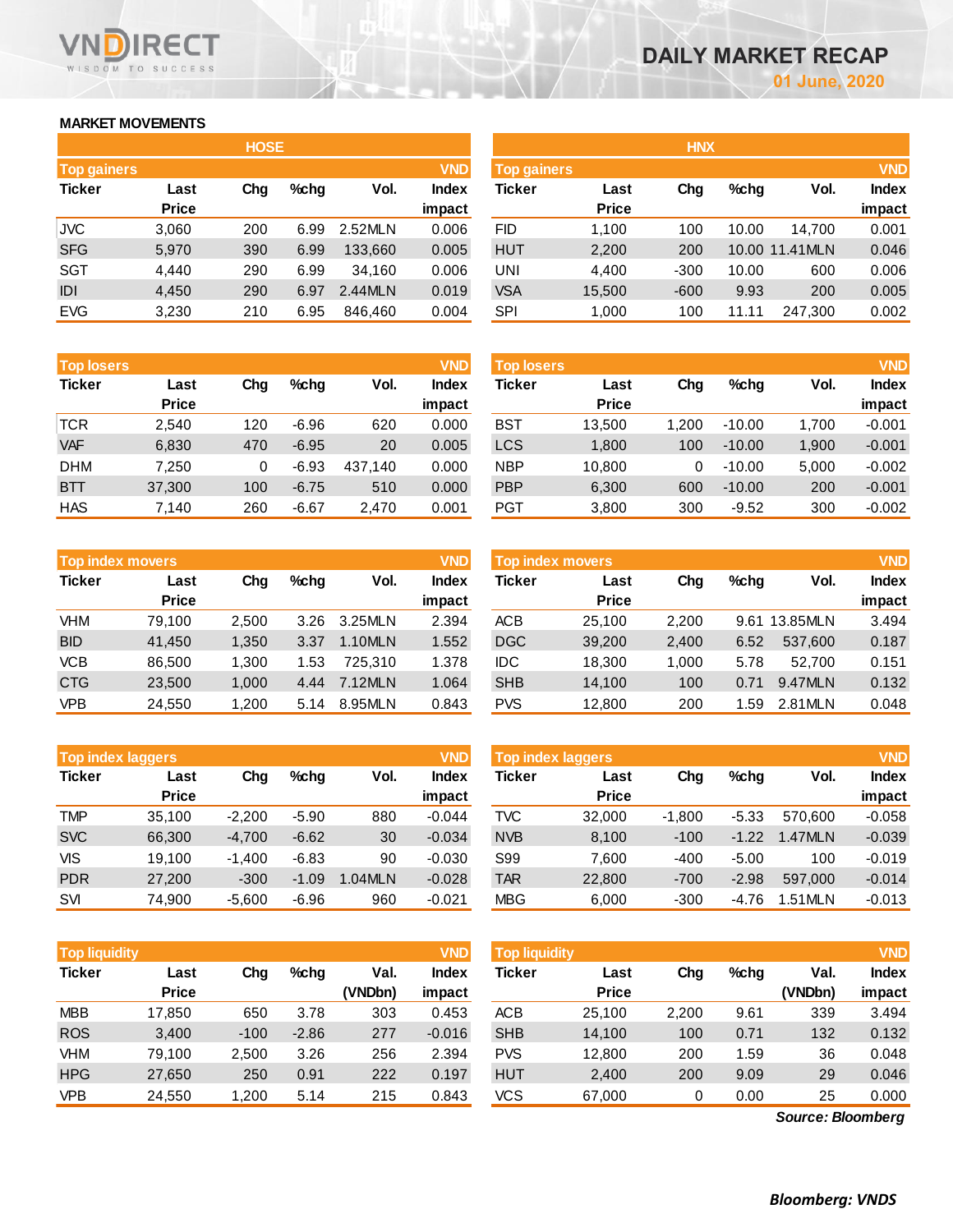

#### **FOREIGN ACTIVITIES**

| Volume (Mn'shs)       | <b>HOSE</b> | <b>HNX</b> | Value (VND'bn)        | <b>HOSE</b> | <b>HNX</b> |
|-----------------------|-------------|------------|-----------------------|-------------|------------|
| <b>BUY</b>            | 16.3        | 1.0        | <b>BUY</b>            | 511.1       | 14.1       |
| % of market           | 3.6%        | 1.2%       | % of market           | 7.7%        | 1.5%       |
| <b>SELL</b>           | 15.6        | 3.3        | <b>SELL</b>           | 479.7       | 40.8       |
| % of market           | 3.4%        | 3.8%       | % of market           | 7.3%        | 4.3%       |
| <b>NET BUY (SELL)</b> | 0.7         | (2.3)      | <b>NET BUY (SELL)</b> | 31.4        | (26.7)     |

*Source: HSX, HNX*

#### **Foreign net buy/sell (30 days) in VND'bn**



| <b>YTD ACCUMULATION</b> |             |            |                       |             |                               |
|-------------------------|-------------|------------|-----------------------|-------------|-------------------------------|
| Volume (MIn'shs)        | <b>HOSE</b> | <b>HNX</b> | <b>Value (VND'bn)</b> | <b>HOSE</b> | <b>HNX</b>                    |
| <b>BUY</b>              | 1,721.2     | 51.6       | <b>BUY</b>            | 62,559.4    | 583.8                         |
| % of market             | 6.9%        | 1.0%       | % of market           | 14.2%       | 0.3%                          |
| <b>SELL</b>             | 2,565.2     | 248.1      | <b>SELL</b>           | 78,549.5    | 2,428.1                       |
| % of market             | 10.3%       | 4.8%       | % of market           | 17.8%       | 1.4%                          |
| <b>NET BUY (SELL)</b>   | (843.9)     | (196.5)    | <b>NET BUY (SELL)</b> | (15,990)    | (1,844.3)<br>Source: HSX, HNX |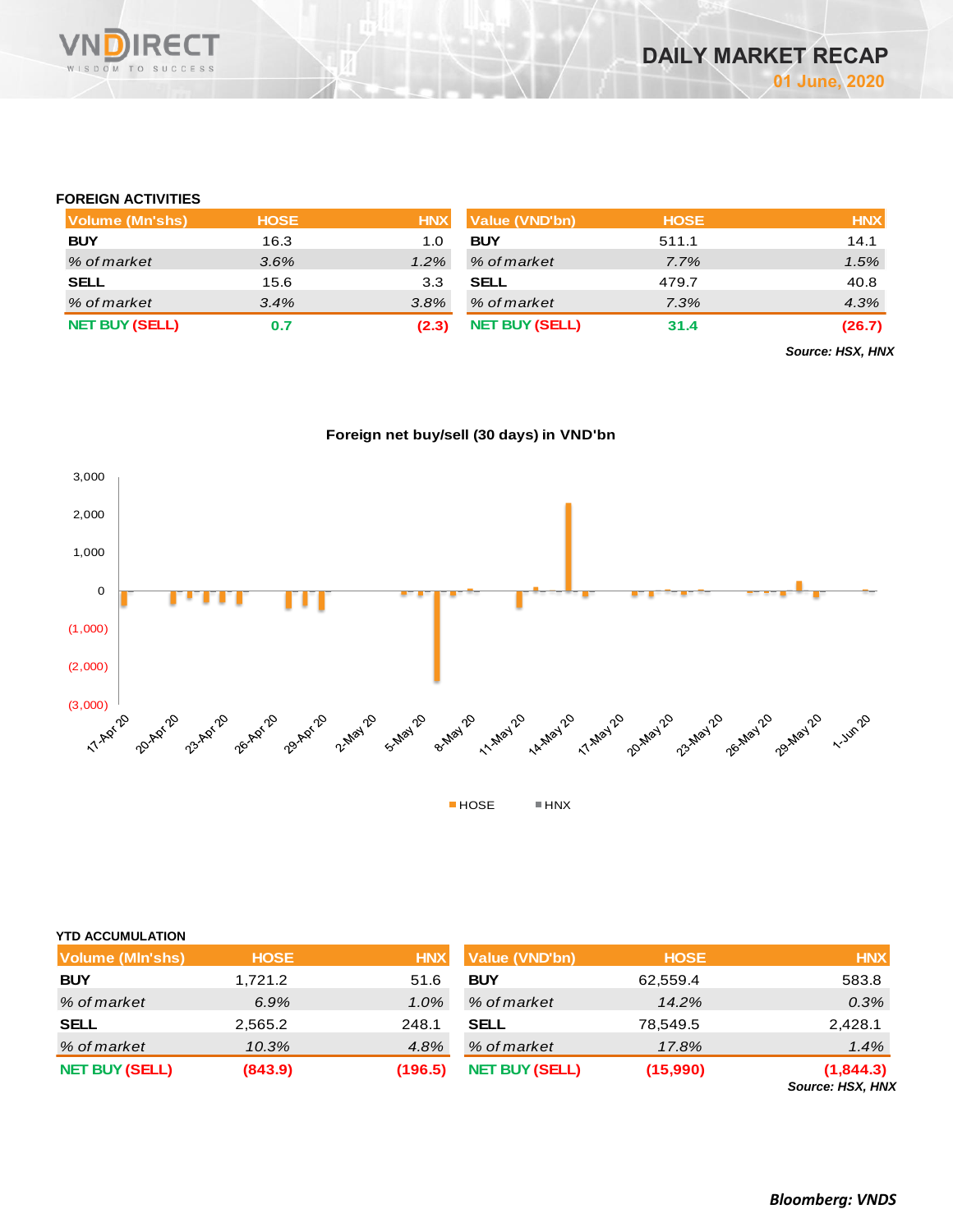#### **FOREIGN ACTIVITIES**

WISDOM TO SUCCESS

**VN** 

**RECT** 

|                               |                      | <b>HOSE</b> |         |       |                 | <b>HNX</b>                    |                      |        |         |       |                 |  |
|-------------------------------|----------------------|-------------|---------|-------|-----------------|-------------------------------|----------------------|--------|---------|-------|-----------------|--|
| Top buy by foreigners (value) |                      |             |         |       | <b>VND'bn</b>   | Top buy by foreigners (value) |                      |        |         |       |                 |  |
| <b>Ticker</b>                 | Last<br><b>Price</b> | Chg         | $%$ chg | Value | Index<br>impact | Ticker                        | Last<br><b>Price</b> | Chg    | %chg    | Value | Index<br>impact |  |
| <b>VNM</b>                    | 116,100              | 1,100       | 0.96    | 90.1  | 0.548           | <b>SHB</b>                    | 14,100               | 100    | 0.71    | 12.7  | 0.000           |  |
| <b>VHM</b>                    | 79,100               | 2,500       | 3.26    | 79.4  | 2.394           | <b>VCS</b>                    | 67,000               | 0      | 0.00    | 0.3   | 0.000           |  |
| <b>FUESSVFL</b>               | 9,580                | 300         | 3.23    | 48.0  | 0.000           | <b>BVS</b>                    | 9,500                | 100    | 1.06    | 0.2   | 0.000           |  |
| <b>VCB</b>                    | 86,500               | 1,300       | 1.53    | 44.9  | 1.378           | <b>PLC</b>                    | 17,000               | $-100$ | $-0.58$ | 0.2   | 0.000           |  |
| <b>HPG</b>                    | 27,650               | 250         | 0.91    | 33.3  | 0.197           | <b>AMV</b>                    | 17,100               | 400    | 2.40    | 0.1   | 0.000           |  |

|               | Top sell by foreigners (value) |       |      |       | <b>VND'bn</b> | Top sell by foreigners (value), |              |     |      |       | <b>VND'bn</b> |
|---------------|--------------------------------|-------|------|-------|---------------|---------------------------------|--------------|-----|------|-------|---------------|
| <b>Ticker</b> | Last                           | Chg   | %chg | Value | Index         | Ticker                          | Last         | Chg | %chg | Value | <b>Index</b>  |
|               | <b>Price</b>                   |       |      |       | impact        |                                 | <b>Price</b> |     |      |       | impact        |
| VHM           | 79.100                         | 2,500 | 3.26 | 54.6  | 2.394         | <b>SHB</b>                      | 14,100       | 100 | 0.71 | 33.4  | 0.000         |
| <b>VNM</b>    | 116.100                        | 1,100 | 0.96 | 53.5  | 0.548         | <b>SHS</b>                      | 8,900        | 100 | 1.14 | 5.7   | 0.000         |
| <b>VRE</b>    | 27,800                         | 300   | 1.09 | 48.7  | 0.200         | <b>PVI</b>                      | 30,800       | 0   | 0.00 | 0.4   | 0.000         |
| <b>VCB</b>    | 86,500                         | 1,300 | 1.53 | 48.1  | 1.378         | <b>BVS</b>                      | 9,500        | 100 | 1.06 | 0.2   | 0.000         |
| <b>VIC</b>    | 97,200                         | 200   | 0.21 | 34.3  | 0.193         | vcs                             | 67,000       | 0   | 0.00 | 0.2   | 0.000         |

| Top net buy by foreigners (value) |              |       |      |       | <b>VND'bn</b> | Top net buy by foreigners (value) |              |        |         |       | <b>VND'bn</b> |
|-----------------------------------|--------------|-------|------|-------|---------------|-----------------------------------|--------------|--------|---------|-------|---------------|
| <b>Ticker</b>                     | Last         | Chg   | %chg | Value | Index         | Ticker                            | Last         | Chg    | %chg    | Value | <b>Index</b>  |
|                                   | <b>Price</b> |       |      |       | impact        |                                   | <b>Price</b> |        |         |       | impact        |
| <b>FUESSVFL</b>                   | 9,580        | 300   | 3.23 | 48.0  | 0.000         | <b>PLC</b>                        | 17,000       | $-100$ | $-0.58$ | 0.2   | 0.000         |
| <b>VNM</b>                        | 116.100      | 1,100 | 0.96 | 36.7  | 0.548         | <b>PPS</b>                        | 7,100        | 200    | 2.90    | 0.1   | 0.000         |
| <b>VHM</b>                        | 79.100       | 2,500 | 3.26 | 24.8  | 2.394         | <b>VCS</b>                        | 67,000       | 0      | 0.00    | 0.1   | 0.000         |
| <b>HPG</b>                        | 27,650       | 250   | 0.91 | 21.9  | 0.197         | <b>AMV</b>                        | 17,100       | 400    | 2.40    | 0.1   | 0.000         |
| <b>FUEVFVND</b>                   | 12,300       | 50    | 0.41 | 17.2  | 0.000         | PTI                               | 17,900       | $-200$ | $-1.10$ | 0.0   | 0.000         |
|                                   |              |       |      |       |               |                                   |              |        |         |       |               |

|               | Top net sell by foreigners (value) |     |         |         |                 | <b>VND'bn</b><br>Top net sell by foreigners (value) |                      |     |       |          |                        |
|---------------|------------------------------------|-----|---------|---------|-----------------|-----------------------------------------------------|----------------------|-----|-------|----------|------------------------|
| <b>Ticker</b> | Last<br><b>Price</b>               | Chg | $%$ chg | Value   | Index<br>impact | Ticker                                              | Last<br><b>Price</b> | Chg | %chg  | Value    | <b>Index</b><br>impact |
| VRE           | 27,800                             | 300 | 1.09    | $-32.6$ | 0.200           | <b>SHB</b>                                          | 14,100               | 100 | 0.71  | $-20.74$ | 0.000                  |
| CTI           | 18,800                             | 0   | 0.00    | $-30.2$ | 0.000           | <b>SHS</b>                                          | 8,900                | 100 | 1.14  | $-5.69$  | 0.000                  |
| <b>MSN</b>    | 63,100                             | 400 | 0.64    | $-18.0$ | 0.134           | <b>PVI</b>                                          | 30,800               | 0   | 0.00  | $-0.27$  | 0.000                  |
| <b>HSG</b>    | 10.100                             | 130 | 1.30    | $-17.7$ | 0.017           | <b>PVX</b>                                          | 900                  | 100 | 12.50 | $-0.12$  | 0.000                  |
| VIC           | 97,200                             | 200 | 0.21    | $-13.6$ | 0.193           | <b>PVC</b>                                          | 5,400                | 100 | 1.89  | $-0.09$  | 0.000                  |

*1-Jun-20*

*Source: Bloomberg, HOSE, HNX*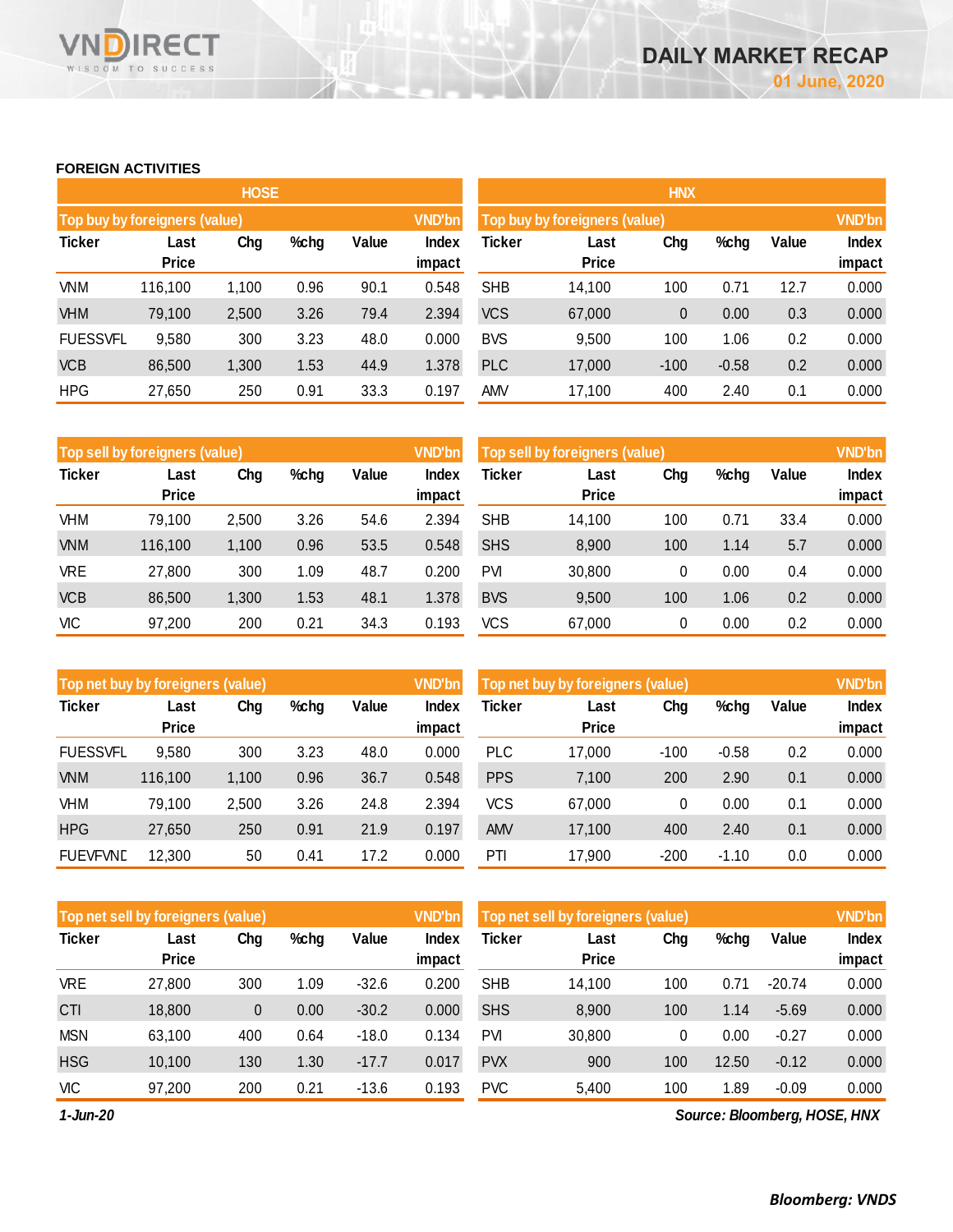

## **TOP 60 MARKET CAP STOCKS SNAPSHOT ON HOSE**

| No. Ticker             | <b>Price</b>      |                | Price change (%)  |                    |                |                |              |              | Mkt. Cap Outs. Vol. Float ratio Avail. Fil Ave. daily vol. | P/E          | P/B          | <b>ROE</b>    | <b>ROA</b>   |
|------------------------|-------------------|----------------|-------------------|--------------------|----------------|----------------|--------------|--------------|------------------------------------------------------------|--------------|--------------|---------------|--------------|
|                        | <b>VND</b>        | 1M             | <b>3M</b>         | 6M                 | <b>US\$mln</b> | <b>MIn'shs</b> | %            |              | $% (30 days-shs)$                                          | $\pmb{\chi}$ | $\pmb{\chi}$ | $\frac{9}{6}$ | %            |
| 1 VIC VM               | 97,200            | 5.8            | $-7.8$            | $-16.0$            | 14,132         | 3,382          | 23.2         | 22.7         | 679,538                                                    | 46.4         | 4.1          | 10.6          | 1.9          |
| 2 VCB VM               | 86,500            | 27.2           | 5.0               | 1.4                | 13,790         | 3,709          | 25.2         | 6.3          | 1,465,325                                                  | 17.8         | 3.8          | 22.8          | 1.6          |
| 3 VHM VM               | 79,100            | 24.4           | $-1.6$            | $-13.9$            | 11,184         | 3,290          | 29.1         | 35.2         | 2,471,919                                                  | 10.1         | 4.1          | 47.9          | 15.7         |
| 4 VNM VM               | 116,100           | 17.3           | 11.1              | $-4.4$             | 8,690          | 1,741          | 81.8         | 41.2         | 1,637,024                                                  | 21.3         | 6.7          | 32.5          | 25.0         |
| 5 BID VM<br>6 GAS VM   | 41,450            | 16.4           | $-8.9$            | 2.3                | 7,166          | 4,022          | 19.0<br>4.2  | 12.3         | 1,511,438                                                  | 19.4         | 2.2          | 12.0          | 0.6          |
| 7 SAB VM               | 75,300<br>177,700 | 18.8<br>9.0    | $-0.7$<br>9.7     | $-25.1$<br>$-21.4$ | 6,195<br>4,898 | 1,914<br>641   | 10.4         | 45.7<br>36.7 | 863,798<br>106,522                                         | 12.9<br>26.4 | 2.8<br>6.6   | 23.6<br>27.2  | 17.6<br>19.2 |
| 8 CTG VM               | 23,500            | 17.5           | $-8.7$            | 14.9               | 3,761          | 3,723          | 35.5         | 0.3          | 6,677,154                                                  | 9.4          | 1.1          | 12.6          | 0.8          |
| 9 HPG VM               | 27,650            | 28.6           | 23.7              | 21.0               | 3,281          | 2,761          | 50.7         | 12.5         | 10,485,830                                                 | 10.0         | 1.5          | 17.4          | 8.3          |
| 10 TCB VM              | 21,300            | 23.8           | $-4.3$            | $-7.0$             | 3,205          | 3,500          | 79.6         | 0.0          | 2,534,577                                                  | 7.1          | 1.2          | 17.7          | 2.9          |
| 11 MSN VM              | 63,100            | 7.3            | 28.8              | $-9.9$             | 3,170          | 1,169          | 25.8         | 9.7          | 1,355,418                                                  | 15.9         | 1.7          | 12.7          | 5.4          |
| 12 VREVM               | 27,800            | 20.3           | $-2.5$            | $-19.3$            | 2,715          | 2,272          | 39.7         | 18.2         | 4,123,967                                                  | 22.7         | 2.3          | 10.3          | 7.7          |
| 13 VPB VM              | 24,550            | 19.8           | $-9.7$            | 21.8               | 2,572          | 2,438          | 73.3         | 0.0          | 5,661,558                                                  | 6.5          | 1.3          | 22.7          | 2.6          |
| 14 VJC VM              | 113,300           | $-1.9$         | $-7.1$            | $-21.8$            | 2,551          | 524            | 46.2         | 11.5         | 414,838                                                    | 15.9         | 4.0          | 26.3          | 8.7          |
| 15 PLX VM              | 46,300            | 14.9           | $-10.3$           | $-19.6$            | 2,370          | 1,191          | 8.9          | 6.7          | 1,244,062                                                  | 53.3         | 2.9          | 5.7           | 2.0          |
| 16 NVL VM              | 55,000            | 3.4            | 2.8               | $-3.2$             | 2,292          | 970            | 23.0         | 32.4         | 1,100,546                                                  | 15.3         | 2.4          | 16.3          | 4.3          |
| 17 GVR VM              | 12,850            | 15.2           | <b>N/A</b>        | <b>N/A</b>         | 2,209          | 4,000          | 100.0        | 12.4         | 1,612,666                                                  | 15.6         | 1.1          | 7.1           | 4.2          |
| 18 MBB VM              | 17,850            | 11.9           | $-12.5$           | $-19.4$            | 1,850          | 2,411          | 74.6         | 0.0          | 6,709,391                                                  | 5.3          | 1.0          | 20.1          | 1.9          |
| 19 HVN VM              | 27,700            | 3.0            | 20.4              | $-20.7$            | 1,689          | 1,418          | 3.9          | 20.7         | 1,390,017                                                  | 16.7         | 2.2          | 12.9          | 3.0          |
| 20 MWG VM              | 86,000            | 5.3            | $-19.2$           | $-21.1$            | 1,674          | 453            | 90.0         | 0.0          | 1,411,459                                                  | 9.8          | 2.9          | 33.6          | 11.7         |
| 21 FPT VM              | 48,300            | 9.3            | 0.8               | $-1.5$             | 1,627          | 784            | 75.5         | 0.0          | 2,330,850                                                  | 11.6         | 2.6          | 23.4          | 10.3         |
| 22 BVHVM               | 50,700            | 9.7            | $-7.7$            | $-27.9$            | 1,618          | 742            | 31.9         | 20.6         | 843,252                                                    | 38.8         | 2.0          | 5.3           | 0.7          |
| 23 POW VM              | 10,450            | $-0.9$         | 6.1               | $-18.4$            | 1,052          | 2,342          | 87.9         | 37.6         | 6,175,584                                                  | 10.2<br>6.8  | 0.9          | 9.4           | 4.4          |
| 24 HDB VM<br>25 EIB VM | 24,950<br>17,450  | 20.8<br>16.3   | $-10.3$<br>1.5    | $-5.8$<br>2.0      | 1,036<br>922   | 966<br>1,229   | 72.3<br>94.0 | 8.9<br>0.0   | 1,369,277<br>463,704                                       | 22.5         | 1.3<br>1.3   | 20.8<br>6.1   | 1.6<br>0.6   |
| 26 STB VM              | 10,750            | 18.1           | $-7.3$            | 6.4                | 833            | 1,804          | 96.2         | 14.6         | 10,720,300                                                 | 8.1          | 0.7          | 9.0           | 0.5          |
| 27 HNG VM              | 15,950            | 23.6           | 19.0              | 9.2                | 760            | 1,109          | 18.8         | 48.7         | 663,176                                                    | <b>N/A</b>   | 1.9          | $-23.3$       | $-8.5$       |
| 28 TPB VM              | 21,300            | 22.4           | $-0.5$            | $-2.7$             | 748            | 817            | 53.3         | 0.0          | 150,530                                                    | 5.5          | 1.3          | 25.6          | 2.0          |
| 29 PNJ VM              | 63,900            | 12.3           | $-21.8$           | $-21.3$            | 619            | 225            | 70.4         | 0.0          | 997,535                                                    | 12.2         | 2.9          | 26.0          | 16.1         |
| 30 BHN VM              | 55,300            | $-1.3$         | $-10.1$           | $-29.5$            | 551            | 232            | 0.9          | 31.5         | 19,611                                                     | 34.6         | 2.9          | 8.4           | 4.8          |
| 31 DHG VM              | 92,800            | $-0.5$         | $-3.3$            | $-0.4$             | 522            | 131            | 5.2          | 45.6         | 25,627                                                     | 18.4         | 3.4          | 20.2          | 16.1         |
| 32 KDH VM              | 22,250            | 6.2            | $-9.4$            | $-15.7$            | 502            | 525            | 73.5         | 5.1          | 690,919                                                    | 12.5         | 1.6          | 13.1          | 8.4          |
| 33 PDR VM              | 27,200            | 14.7           | 18.2              | 18.7               | 433            | 370            | 37.2         | 45.9         | 805,970                                                    | 11.5         | 2.5          | 23.0          | 7.5          |
| 34 REE VM              | 31,700            | 5.7            | $-7.0$            | $-12.3$            | 422            | 310            | 57.8         | 0.0          | 630,141                                                    | 6.4          | 1.0          | 16.0          | 8.2          |
| 35 SSI VM              | 15,200            | 16.9           | 10.9              | $-10.9$            | 393            | 601            | 83.4         | 49.6         | 4,069,379                                                  | 12.5         | 1.0          | 7.8           | 2.7          |
| 36 SBT VM              | 15,000            | 9.1            | $-30.7$           | $-19.8$            | 378            | 587            | 18.4         | 94.1         | 2,593,111                                                  | 87.9         | 1.2          | 1.5           | 0.6          |
| 37 LGC VM              | 44,400            | 5.7            | $-2.2$            | 13.8               | 368            | 193            | 0.6          | 4.0          | 402                                                        | 24.7         | 2.8          | 12.0          | 3.2          |
| 38 VGC VM<br>39 GEX VM | 18,800            | 8.7            | 3.3               | 2.5                | 362            | 448            | 12.3         | 39.1         | 302,711                                                    | 12.9         | 1.3          | 10.1          | 3.5          |
| 40 PPC VM              | 17,550<br>24,500  | 12.9<br>$-1.6$ | $-4.6$<br>$-11.1$ | $-12.9$<br>$-11.9$ | 355<br>338     | 470<br>321     | 83.9<br>24.6 | 33.9<br>32.6 | 2,618,062<br>186,042                                       | 13.2<br>6.8  | 1.3<br>1.3   | 10.6<br>19.3  | 3.3<br>16.7  |
| 41 TCH VM              | 21,350            | 0.7            | $-32.9$           | -25.5              | 324            | 353            | 50.0         | 44.6         | 1,371,500                                                  | 11.8         | 1.6          | 14.2          | 8.2          |
| 42 PHR VM              | 53,000            | 17.3           | 12.3              | $-6.7$             | 309            | 135            | 32.7         | 39.2         | 1,517,649                                                  | 13.6         | 2.7          | 18.8          | 10.2         |
| 43 KBC VM              | 14,600            | 15.0           | 4.3               | $-4.9$             | 295            | 470            | 72.3         | 26.9         | 3,308,187                                                  | 7.8          | 0.7          | 9.5           | 5.0          |
| 44 KDC VM              | 33,200            | 91.9           | 83.4              | 69.4               | 293            | 206            | 52.3         | 81.7         | 429,979                                                    | 106.5        | 1.2          | 1.1           | 0.5          |
| 45 VPIVM               | 42,600            | 0.9            | 2.2               | 1.4                | 293            | 160            | 100.0        | 44.9         | 663,406                                                    | 13.5         | 2.8          | 21.4          | 6.5          |
| 46 HPX VM              | 27,100            | 0.6            | 15.2              | 19.9               | 268            | 230            | 90.3         | 35.2         | 268,153                                                    | 14.2         | 2.1          | 15.9          | 6.2          |
| 47 VHC VM              | 33,950            | 14.3           | 9.5               | $-10.8$            | 266            | 182            | 50.1         | 67.6         | 648,532                                                    | 5.2          | $1.2$        | 21.7          | 16.1         |
| 48 NT2 VM              | 21,400            | 4.1            | 8.6               | $-5.3$             | 265            | 288            | 32.3         | 31.1         | 473,321                                                    | 8.4          | 1.4          | 18.1          | 9.3          |
| 49 SCS VM              | 120,000           | 13.2           | 10.4              | $-13.7$            | 260            | 50             | 98.6         | 27.7         | 45,837                                                     | 12.9         | 6.5          | 53.4          | 49.1         |
| 50 HCM VM              | 19,500            | 18.2           | 13.7              | $-16.7$            | 256            | 305            | 48.8         | 46.5         | 2,362,710                                                  | 13.2         | 1.4          | 12.0          | 7.5          |
| 51 CTD VM              | 77,300            | 23.3           | 24.1              | 21.7               | 253            | 76             | 67.3         | 2.4          | 371,123                                                    | 9.6          | 0.7          | 7.3           | 4.3          |
| 52 DPM VM              | 15,050            | 5.2            | 27.0              | 16.2               | 253            | 391            | 32.1         | 36.7         | 3,283,147                                                  | 15.0         | 0.7          | 5.4           | 3.9          |
| 53 DXG VM              | 11,350            | 14.8           | $-4.2$            | $-19.8$            | 253            | 519            | 83.6         | 9.0          | 3,806,453                                                  | 5.0          | 0.8          | 15.9          | 5.5          |
| 54 NLG VM              | 23,550            | 4.7            | $-5.8$            | $-14.7$            | 253            | 250            | 61.3         | 1.5          | 982,776                                                    | 6.5          | 1.1          | 17.5          | 8.8          |
| 55 GMD VM              | 19,700            | 5.9            | 4.0               | $-17.1$            | 251            | 297            | 80.4         | 0.0          | 484,761                                                    | 12.4         | 1.0          | 7.8           | 5.0          |
| 56 VCF VM              | 220,000           | 3.8            | 14.0              | 20.2               | 251            | 27             | 1.5          | 48.5         | 192                                                        | 8.6          | 3.8          | 44.2          | 32.0         |
| 57 HT1 VM              | 14,750            | 14.3           | 2.4               | 0.3                | 242            | 382            | 99.7         | 42.6         | 240,598                                                    | 7.6          | 1.0          | 13.8          | 7.4          |
| 58 CII VM<br>59 DBC VM | 19,400<br>44,150  | $-2.3$<br>59.4 | $-9.8$<br>170.1   | $-19.2$<br>112.4   | 199<br>199     | 239<br>105     | 75.5<br>68.8 | 25.9<br>41.1 | 1,146,369<br>3,548,991                                     | 10.9<br>7.5  | 0.9<br>1.4   | 8.5<br>20.6   | 1.6          |
| 60 PVD VM              | 10,900            | 19.1           | $-7.2$            | $-29.4$            | 197            | 421            | 49.5         | 36.5         | 6,529,056                                                  | 15.6         | 0.3          | 2.2           | 6.8<br>1.4   |
|                        |                   |                |                   |                    |                |                |              |              |                                                            |              |              |               |              |